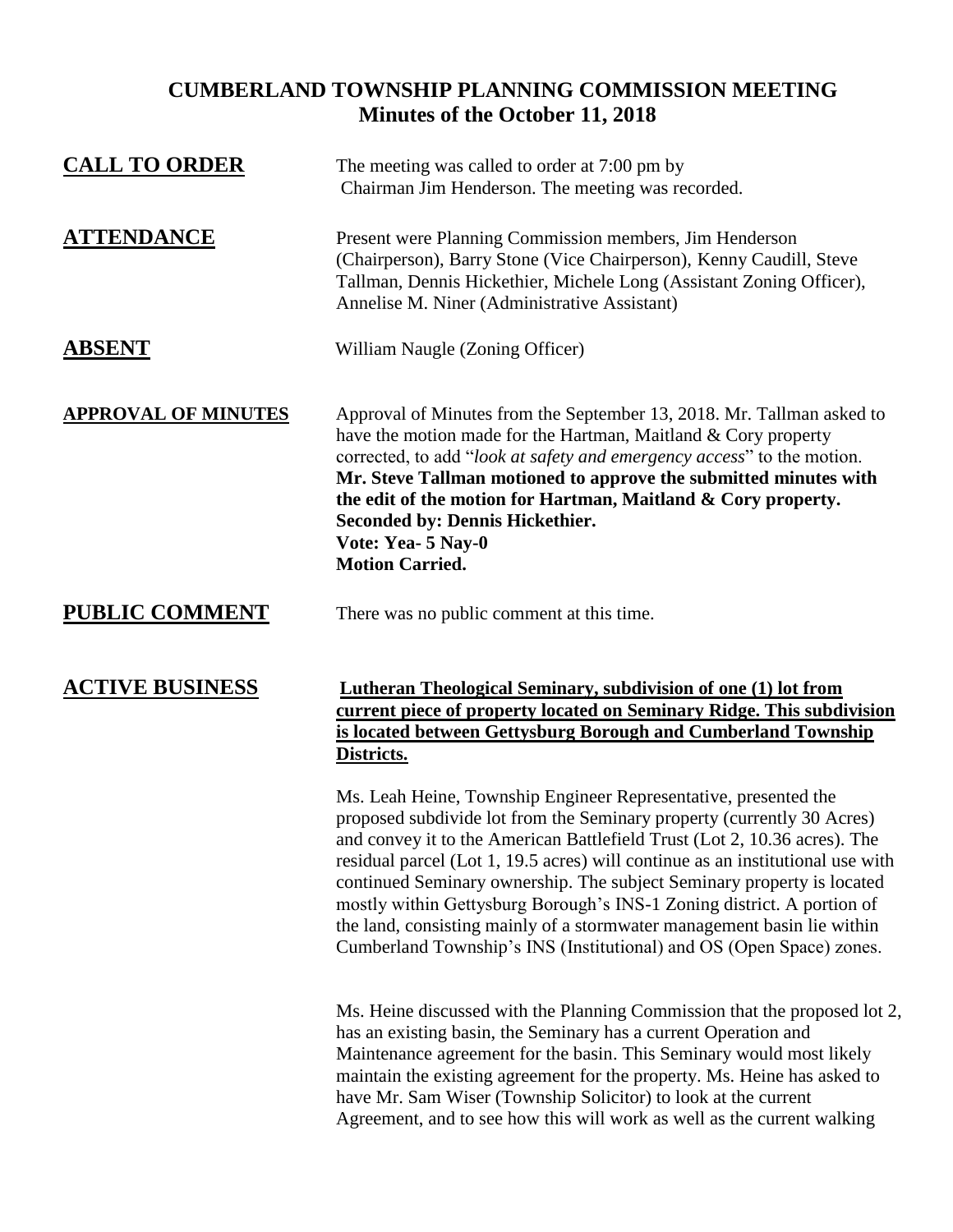trails. Ms. Heine indicated she was not sure if there is an Agreement for the walking trails.

Mr. Ron Garis, from Beyond All Boundaries spoke to the commission in regards to having their attorney Mr. Hartman review the letter from KPI and Adams County. To his knowledge nothing has been found in records in regards to an Agreement with the walking trails. The plan has been submitted to Gettysburg Borough for their review & comments.

Mr. Caudill asked both Ms. Heine and Mr. Garis where the existing well house is located, and is this in current use? Ms. Heine explained, yes, the well house is in use and this is used by Gettysburg Water Authority and this is Wellhouse #9. The proposed plans will go before GMA for their review as well.

Ms. Heine asked Mr. Garis when the issues could be resolved. He explained that he would again have to talk to Mr. Hartman in regards to some of the comments. As far as the Engineering and Surveying comments, he did not see an issue with those and could have those addressed.

Mr. Caudill questioned both Mr. Garis and Ms. Heine, once this property is given to the Trust, eventually it is given to the Park Service, do we lose all control of how the property's maintenance and agreements are taken care of? Ms. Heine was not sure and thought this was more of a legal issue.

Ms. Heine reviewed the subdivision ordinance comments with the Commission members.

- **1)** The designer should review the application of a 20-foot building setback (versus a 25-foot setback) at the Open Space/institutional boundary between lot 1 and lot 2.
- **2)** The following waivers are being requested:
- **a)** A waiver to the requirement to submit a Preliminary plan.
- **b)** To submit plans at scale no less than 1" =50'- *Ms. Heine is in support of this waiver.*
- **c)** To show the location and size of existing and proposed utility structures and /or transmission lines and all easements and right-of-way associated with them. *Ms. Heine explained that utilities along Seminary Ridge were not necessary to be shown. All others are shown on the plans.*
- **d)** To show location, size and invert elevations of all existing proposed sanitary sewers and location of manholes. *Ms. Heine explained that they felt this was not necessary for this plan.*
- **e)** To show location, size and invert elevations of all existing and proposed storm sewers with the size and material of each indicated, and proposed connections with existing facilities. *Ms. Heine explained it*  would depend upon how the agreements would play out. Would find it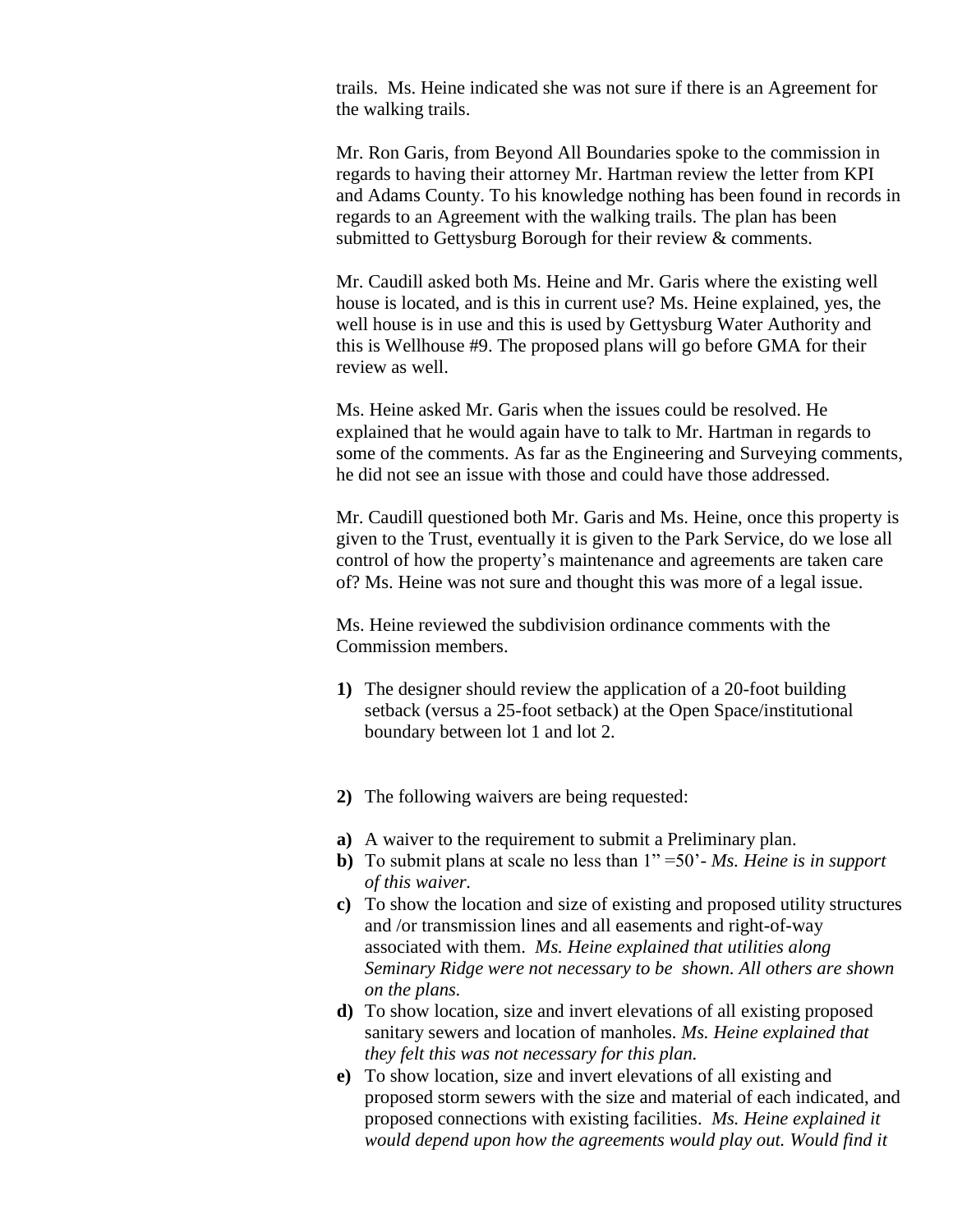*useful to have these shown on the plans, therefore she was not in support of waiver E. Mr. Garis asked if there was as build's done on the storm water pond. Ms. Heine explained yes there was, and she would get a copy to Mr. Garis. Mr. Garis went on to ask if they would except the as built as an over lay, he would prefer to do that with the exception of the pond. He felt they would want to have all the inlets and piping into the pond shown.* 

- **3)** Adams County comments should be considered. *Ms. Heine explained that the top two comments made were in reference to the Stormwater & Walking Trails agreement.*
- **4)** Sewage Planning (non-building waiver) should be addressed. *Ms. Heine discussed that whenever you are making one lot into additional smaller lots, a Sewage Planning (non-building waiver) should be addressed. This will be taken care of.*
- **5)** Any floodplain areas should be identified or lack thereof noted. *Ms. Heine noted that this is no longer a comment. It was located on the plan.*
- **6)** Note 5 on sheet 3 is misleading as areas of wetlands were previously identified on Lot 2 on a 2012 plan. The second sentence of Note 5 should be removed. – *Ms. Heine asked that the second sentence be removed.*
- **7)** Review and approval of the plan by Gettysburg Borough is required. *Ms. Heine has spoken to Chad from Gettysburg Borough and he is working on his comments.*
- **8)** A copy of the plan should be provided to the Gettysburg Municipal Authority. *Ms. Heine explained that this is important to verify sizes of easements and locations.*
- **9)** New Tract / Lot Consolidation Deeds should be provided.
- **10)** Please check the Access Easement legend on sheet 3. It appears the stippled easement area should be for Phiel & Toddes. *Ms. Heine thought it was a typo, that was owned prior to Sheller, so it is correct.*
- **11)** It should be clarified who will maintain the walking trail. It does not appear to be contained within an easement and is located entirely on Lot 2 which will be the responsibility of the American Battlefield Trust.
- **12)** It will need to be determined who will be responsible for the continued operation and maintenance of the existing stormwater basin and structures located on Lot 2 within Cumberland Township. As proposed